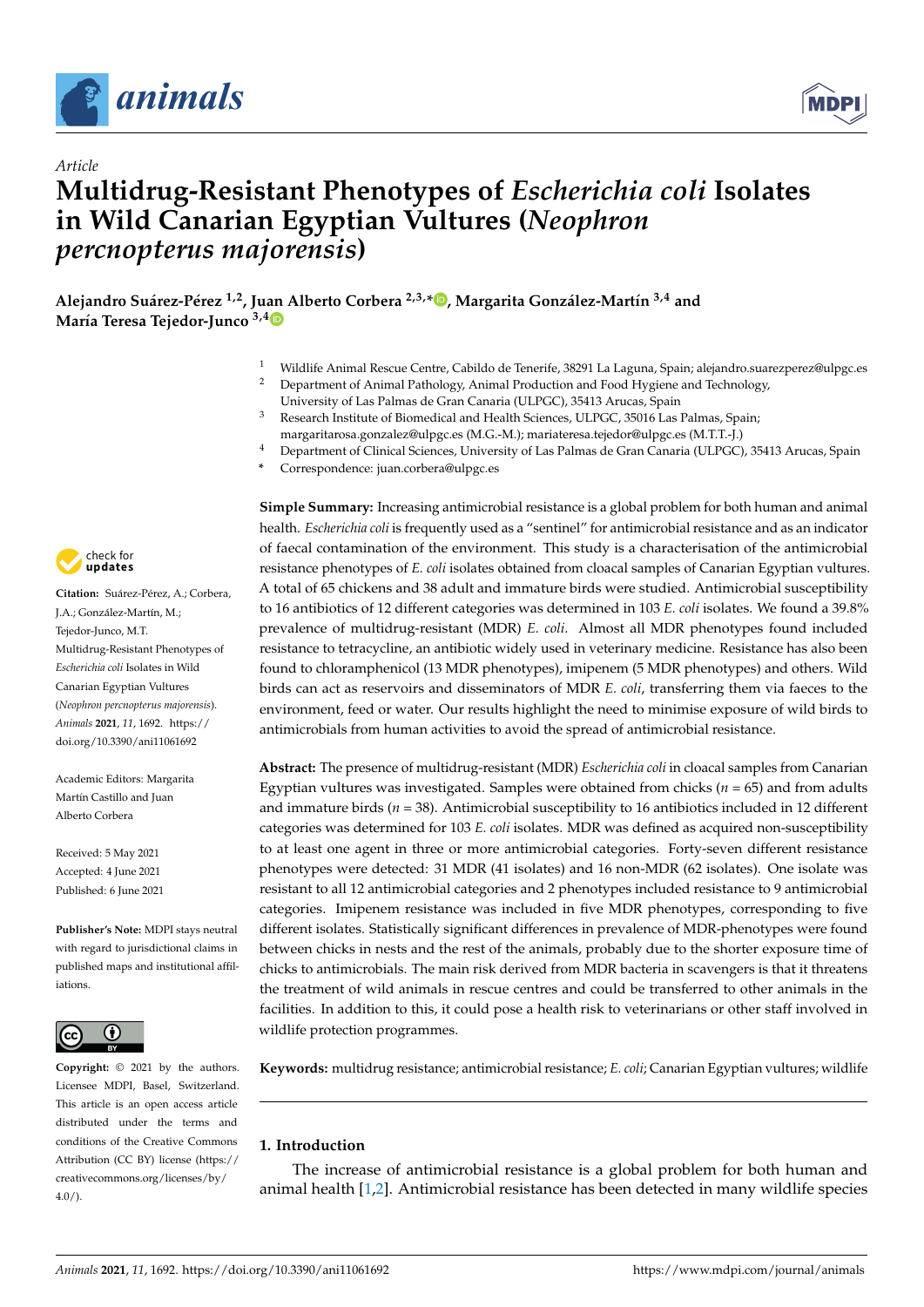on all continents, including Antarctica and the Arctic [\[3–](#page-7-2)[9\]](#page-7-3), even when wildlife are not treated with these compounds. This supports the possibility of transmission of resistant bacteria between human, livestock and domestic animals, wildlife and the environment, as well as the possible selective pressure exerted by antibiotic residues present in the environment [\[10–](#page-7-4)[14\]](#page-7-5). Surveillance of antimicrobial resistant (AMR) bacteria in wildlife can help to understand the extent of the problem and propose possible solutions [\[15\]](#page-7-6).

Several definitions of multidrug-resistant (MDR), extensively drug-resistant (XDR) and pandrug-resistant (PDR) bacteria have been proposed. A joint initiative of the European Centres for Disease Control and Prevention (ECDC) and the USA Centres for Disease Control and Prevention (CDC) created an expert group to standardise the terminology used to describe resistance profiles [\[16\]](#page-7-7). After defining the categories of antimicrobials used for the treatment of infections caused by different groups of bacteria, MDR was defined as acquired non-susceptibility to at least one agent in three or more antimicrobial categories, XDR was defined as non-susceptibility to at least one agent in all but two or fewer antimicrobial categories (i.e., bacterial isolates remain susceptible to only one or two categories) and PDR was defined as non-susceptibility to all agents in all antimicrobial categories. For all three definitions, non-susceptibility refers to a resistant, intermediate or non-susceptible result obtained in in vitro antimicrobial susceptibility testing.

*Escherichia coli* is frequently used as a "sentinel" of antimicrobial resistance [\[17\]](#page-7-8) and is an important component of the gastrointestinal microbiota of several animal species (including humans) and is also used as an indicator of faecal contamination of the environment [\[18\]](#page-7-9). Despite the commensal nature of *E. coli*, this species is an opportunistic pathogen and can be involved in human and animal infections. Moreover, it has a strong ability to transfer these resistance genes in vivo to other Gram-negative bacteria such as pathogenic strains of *E. coli* or *Salmonella* [\[4,](#page-7-10)[19\]](#page-7-11). The most commonly recovered microorganism from raptors with clinical signs of septicaemia or respiratory illness is *E. coli* [\[20\]](#page-7-12).

Antibiotics residues in animal carcasses represent a risk for avian scavengers like vultures, that are actively exposed to antibiotics by ingestion of carrion. In Spain, Blanco et al. [\[21\]](#page-7-13) demonstrated a correlation between the prevalence of MDR *E. coli* and other species and intensification in animal production. Other publications in our country have also demonstrated the involvement of birds in the spread of antibiotic resistance in the ecosystem [\[17](#page-7-8)[,22](#page-7-14)[,23\]](#page-7-15).

Wild birds are highly mobile and can act as reservoirs and spreaders of MDR *E. coli*, transferring them via faeces to the environment, animal feed or water [\[7,](#page-7-16)[11\]](#page-7-17). The aim of our work was the analysis of MDR-phenotypes in *E. coli* isolated from a bird-of-prey endemic to the Canary Islands (Spain): the Canarian Egyptian vulture (*Neophron percnopterus majorensis*), included in the Spanish Catalogue of Threatened Species under the category "In Danger of Extinction" (Royal Decree 139/2011) [\[24\]](#page-7-18). Because the Canarian vulture is a sedentary population, the potential spread of *E. coli* MDR would be limited to the islands they inhabit. In addition, Canarian Egyptian vultures tend to live in pairs rather than flocks, so the risk of environmental contamination with MDR bacteria is probably lower than the described for geese or gulls [\[3,](#page-7-2)[25\]](#page-8-0), but could pose a health risk to veterinaries, nature conservation workers or ornithologists [\[26\]](#page-8-1). The epidemiologically significant antimicrobial categories proposed for *Enterobacteriaceae* were applied to the *E. coli* isolates included in this study [\[16\]](#page-7-7).

The main objective of this study is to determine the prevalence of MDR-*E. coli* in faecal samples of Canarian Egyptian vultures of different ages.

#### **2. Material and Methods**

Within a long-term monitoring program of Canarian Egyptian vultures (*Neophron percnopterus majorensis*) [\[27\]](#page-8-2), cloacal samples were obtained from 142 animals: 30 samples in 2015, 62 in 2016 and 50 in 2017.

All procedures, including the methods of capture and handling of wild vultures, were carried out under the project license approved by The Biodiversity Directorate of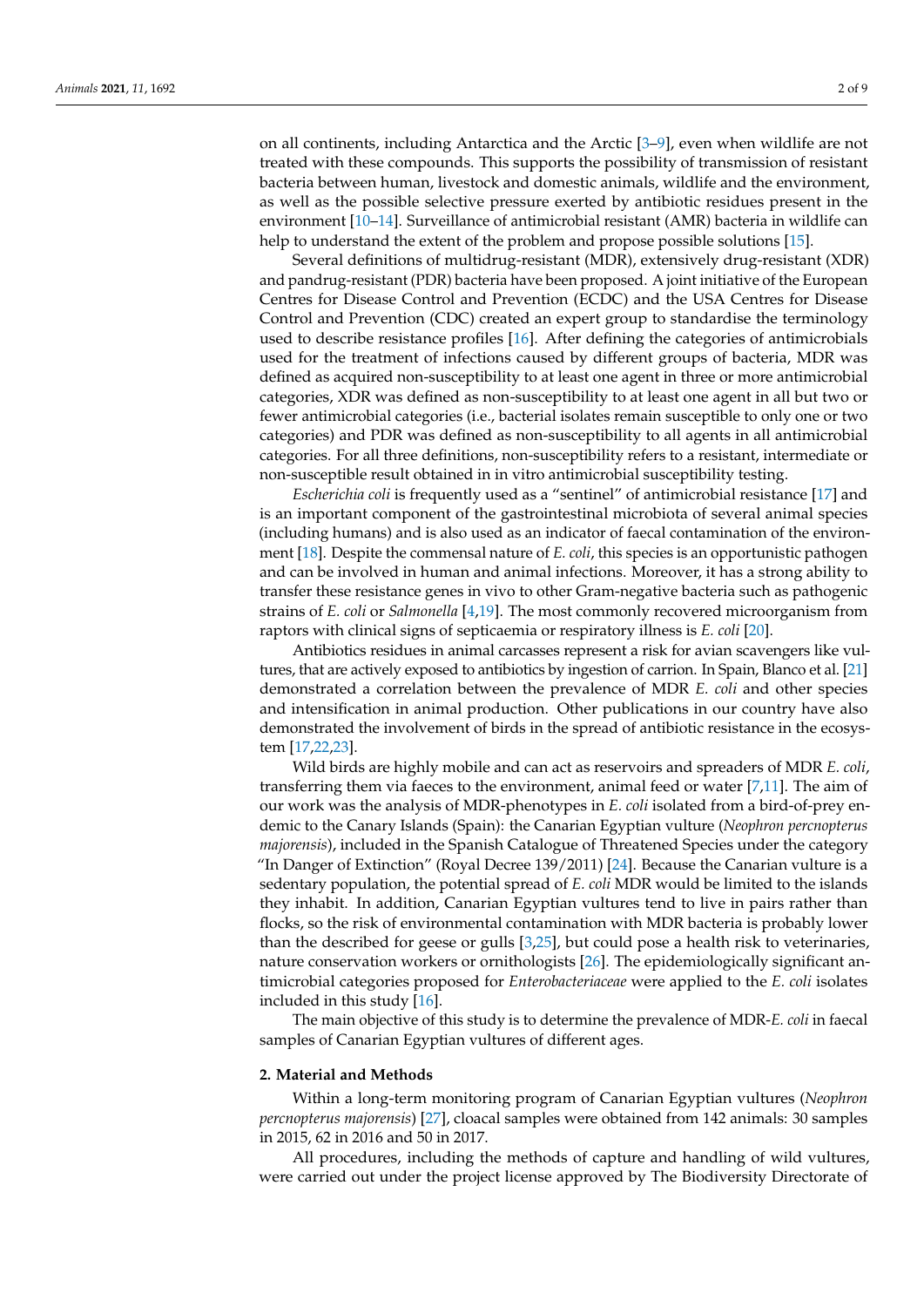<span id="page-2-1"></span>the Government of the Canary Islands; the official reference numbers of the committing authority are: 2014/256, 2015/1652 and 2016/1707.

Adult and immature birds were trapped at baited sites using cannon-netting. Chicks were captured during the fledgling stage in the nests. In the vast majority of cases, there was only one vulture chick in each nest. All animals were apparently healthy.

Cloacal swabs (81 from chicks in the nest and 61 from wild adults) were obtained, placed in an Amies blue plastic/viscose gel transport medium (Darmstadt, Germany) and stored at 4 ◦C until arriving at the Microbiology Laboratory within 24 h.

For the detection of *E. coli*, samples were cultured on MacConkey agar (BD Difco, Detroit, MI, USA) and incubated overnight at 37 ◦C. Colonies with typical *E. coli* characteristics were identified using an automated Vitek® 2 system (bioMérieux, Marcy L'Etoile, France) according to the manufacturer's instructions.

Antimicrobial susceptibility tests were performed by the disc diffusion method according to CLSI methods (CLSI 2015). Antibiotics tested are shown in Table [1.](#page-2-0) All antimicrobial resistance phenotypes were tested to determine whether they met the definition of multidrug-resistance.

<span id="page-2-0"></span>**Table 1.** Antimicrobial categories and antimicrobial agents tested for defining MDR in *E. coli* isolates (adapted from Magiorakos et al. 2012).

| <b>Antimicrobial Categories (Code)</b>                                                  | <b>Antimicrobial Agents</b>          | Abbreviation and Charge of Disks                   |  |  |  |  |
|-----------------------------------------------------------------------------------------|--------------------------------------|----------------------------------------------------|--|--|--|--|
| Aminoglycosides (A)                                                                     | Amikacin<br>Gentamicin<br>Tobramycin | $AK(30 \mu g)$<br>$GM(30 \mu g)$<br>$NN(10 \mu g)$ |  |  |  |  |
| Carbapenems (Ca)                                                                        | Imipenem                             | IPM $(10 \mu g)$                                   |  |  |  |  |
| Non-extended spectrum cephalosporins: 1st and 2nd<br>generation cephalosporins (1–2 Ce) | Cephalexin                           | CEP $(30 \mu g)$                                   |  |  |  |  |
| Extended-spectrum cephalosporins: 3rd and 4th<br>generation cephalosporins (3-4 Ce)     | Cefpodoxime                          | CPD $(10 \mu g)$                                   |  |  |  |  |
| Fluoroquinolones (Fl)                                                                   | Enrofloxacin<br>Marbofloxacin        | $ENO(5 \mu g)$<br>MAR $(5 \mu g)$                  |  |  |  |  |
| Folate pathway inhibitors (Fo)                                                          | Trimethoprim/<br>Sulfamethoxazole    | <b>SXT</b><br>$(1.25 \mu g + 23.75 \mu g)$         |  |  |  |  |
| Penicillins (Pe)                                                                        | Ampicillin<br>Piperacillin           | AM $(10 \mu g)$<br>PIP $(100 \mu g)$               |  |  |  |  |
| Penicillins + $\beta$ -lactamase<br>inhibitors $(P\beta)$                               | Amoxicillin/<br>Clavulanic Acid      | AMC<br>$(20 \mu g + 10 \mu g)$ ,                   |  |  |  |  |
| Phenicols (Ph)                                                                          | Chloramphenicol                      | $C(30 \mu g)$                                      |  |  |  |  |
| Polymyxins (Po)                                                                         | Polymyxin B                          | PB (300 U)                                         |  |  |  |  |
| Tetracyclines (T)                                                                       | Tetracycline                         | TE $(30 \mu g)$                                    |  |  |  |  |
| Nitrofuranes (N)                                                                        | Nitrofurantoin                       | $F/M$ (300 µg)                                     |  |  |  |  |

For comparison, antimicrobial resistance results related to animal age, chi-square with the Yates's continuity correction were calculated. SPSS v. 22.0 (SPSS Inc., Chicago, IL, USA) was used to compare data sets. Statistical significance was set at *p* < 0.05.

#### **3. Results**

Forty-seven different resistance phenotypes were observed (Table [2\)](#page-4-0), including 26 isolates that were pan-susceptible. Sixteen phenotypes included resistance to less than three different categories of antimicrobials and were therefore considered non-MDR. The most frequent non-MDR profile was "AM, SXT" (8 isolates). Thirty-one different MDR phenotypes were found, including resistance to 3 to 12 categories of antimicrobials. The most frequent one was "AM, PIP, TE, and SXT" (6 isolates). One isolate was resistant to 12 antimicrobial categories and 2 phenotypes included resistance to 9 antimicrobial categories.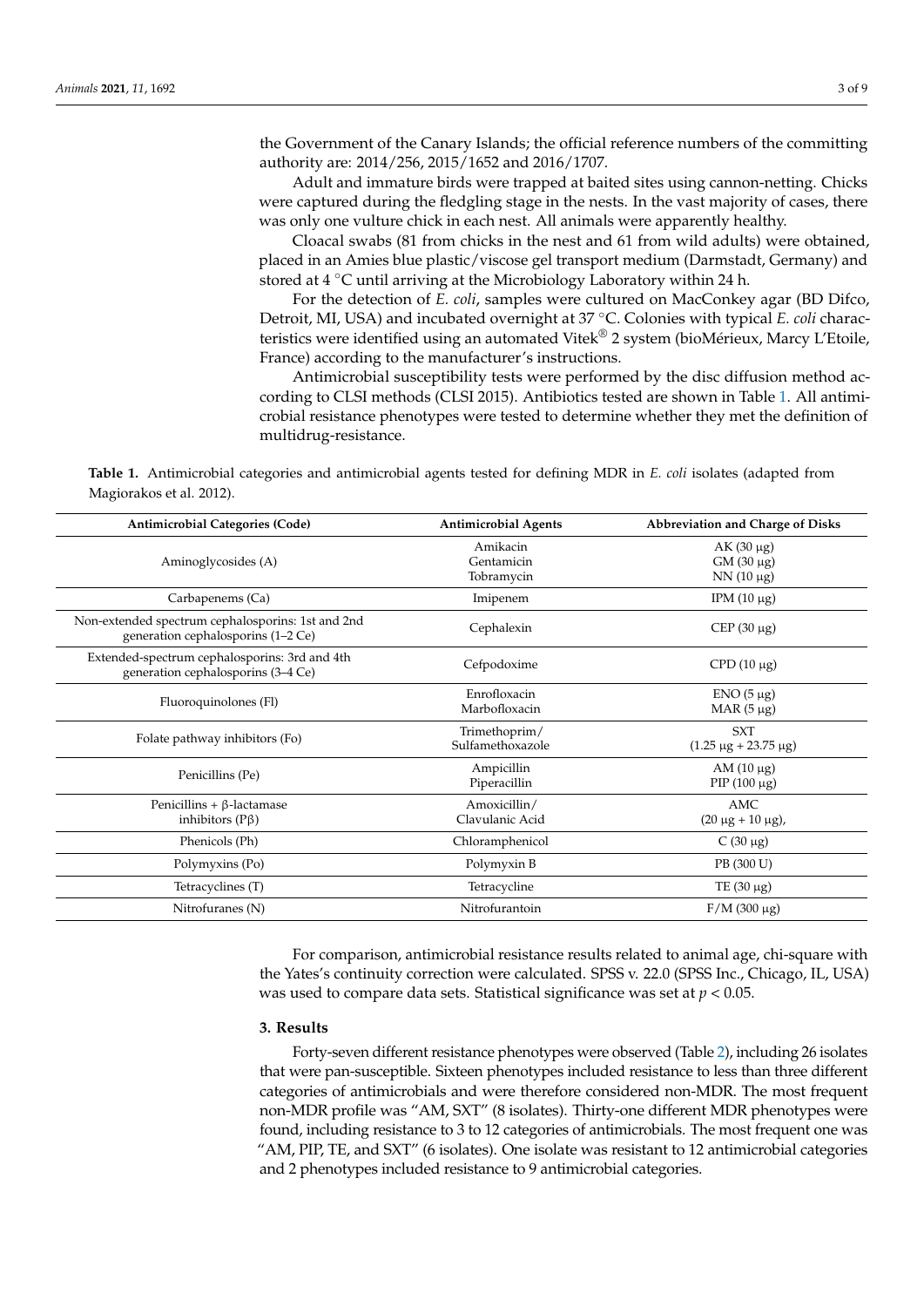**CAT. Fo Pe T Pe Fl Fl Ph 1–2 Ce P**β **A N A Ca 3–4 Ce Po A No. of CAT. No. of Isolates**  $C^*$  **A**\* **ATB. SXT AM TE PIP ENO MAR C CEP AMC GM F/M NN IPM CPD PB AK non-MDR**  $\frac{AM}{3}$   $\frac{3}{2}$  1  $\begin{array}{ccc} \text{AM} & \text{PIP} \end{array}$  1 1 1 1 C 1  $7$  5 2 ENO MAR 1 1 1  $SXT$  1 1 1 1 TE  $1$  3 3  $\mathsf{AM}$  ENO 2 1 1 AM ENO MAR  $\overline{2}$  2 1 1  $SXT$  AM PIP 2 2  $SXT$  am  $2$  8 8 8  $SXT$  ENO MAR 2 1 1 TE ENOMAR 2 1 1  $\mathbf{G}\mathbf{M}$  and  $\mathbf{G}\mathbf{M}$  and  $\mathbf{G}\mathbf{M}$  and  $\mathbf{M}$  and  $\mathbf{M}$  and  $\mathbf{M}$  and  $\mathbf{M}$  and  $\mathbf{M}$  and  $\mathbf{M}$  and  $\mathbf{M}$  and  $\mathbf{M}$  and  $\mathbf{M}$  and  $\mathbf{M}$  and  $\mathbf{M}$  and  $\mathbf{M}$  and  $\mathbf{M}$  an  $\begin{array}{ccccccccccccccccc}\n\text{SXT} & & & & 2 & & 1 & & 1\n\end{array}$ TE 2 3 1 2  $SXT$  TE 2 1 1  $SXT$  and the piper set of  $S$  and  $S$  3 6 3 4  $\pm$  $SXT$  and  $TE$  3 1 1  $SXT$  TE ENO MAR 3 1 1 SXT AM C 3 1 1 SXT AM C 3 1 1

Table 2. Antimicrobial resistance phenotypes. The antimicrobials have been ordered by their frequency in the isolates and the number of antimicrobial categories. The number of isolates in each group of age is also included.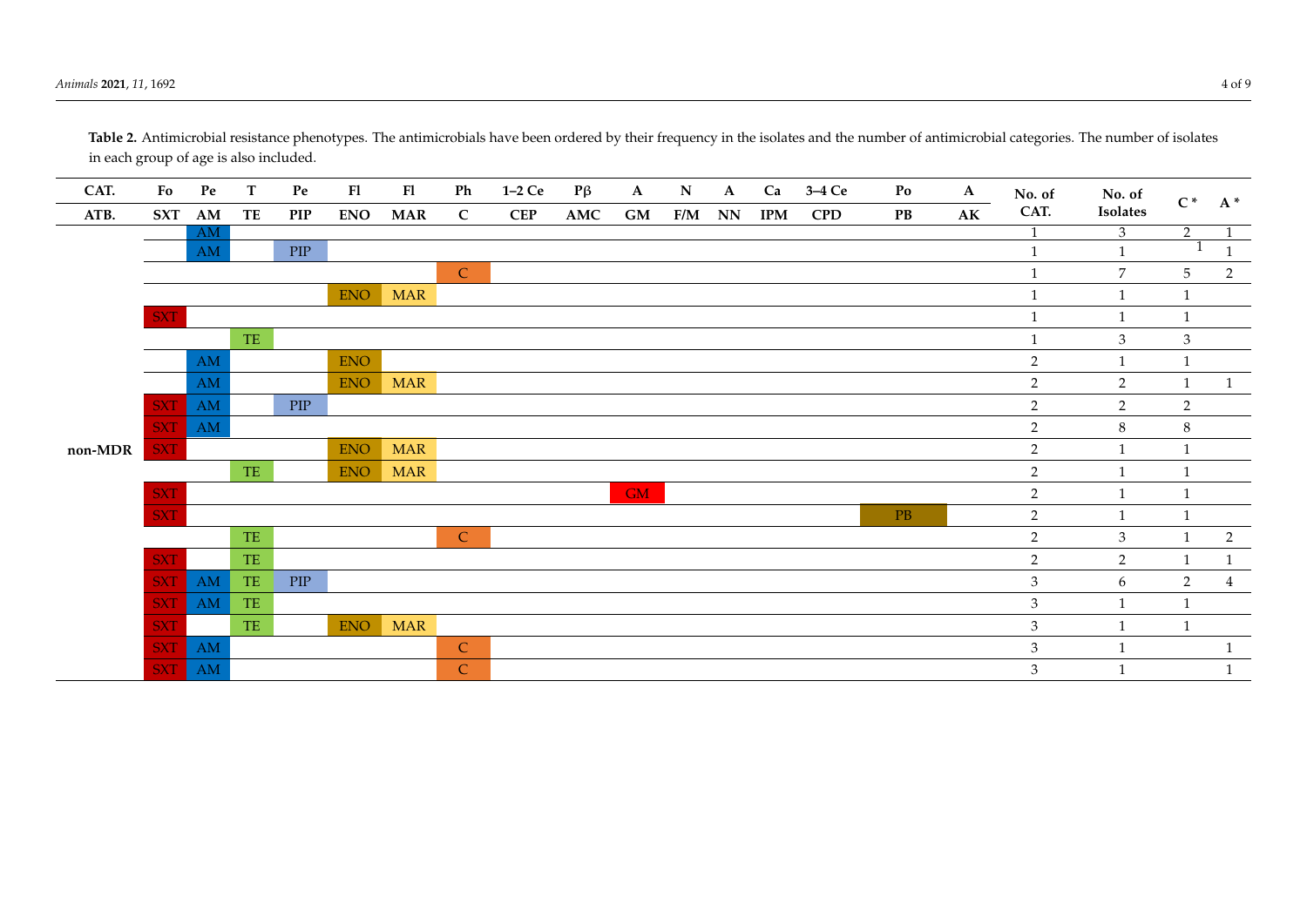| Animals 2021, 11, 1692 | .<br>5 of 9 |
|------------------------|-------------|
|                        |             |

<span id="page-4-1"></span>

| Table 2. Cont.                          |            |                        |                                                  |             |            |            |               |            |                      |                        |             |                         |            |            |    |              |                  |                |                |                |
|-----------------------------------------|------------|------------------------|--------------------------------------------------|-------------|------------|------------|---------------|------------|----------------------|------------------------|-------------|-------------------------|------------|------------|----|--------------|------------------|----------------|----------------|----------------|
| CAT.                                    | Fo         | Pe                     | T                                                | Pe          | F1         | F1         | Ph            | $1-2Ce$    | $P\beta$             | $\mathbf A$            | $\mathbf N$ | $\mathbf{A}$            | Ca         | 3-4 Ce     | Po | $\mathbf{A}$ | No. of           | No. of         | $C^*$          |                |
| ATB.                                    | <b>SXT</b> | AM                     | TE                                               | <b>PIP</b>  | <b>ENO</b> | <b>MAR</b> | $\mathsf{C}$  | CEP        | AMC                  | $\mathbf{G}\mathbf{M}$ | F/M         | NN                      | <b>IPM</b> | <b>CPD</b> | PB | AK           | CAT.             | Isolates       |                | $A^*$          |
|                                         | <b>SXT</b> | AM                     | <b>TE</b>                                        | PIP         | <b>ENO</b> | <b>MAR</b> |               |            | <b>AMC</b>           |                        |             |                         |            |            |    |              | $\overline{4}$   | $\mathbf{1}$   | 1              |                |
|                                         |            | AM                     | TE                                               |             |            |            | $\mathsf{C}$  | <b>CEP</b> |                      |                        |             |                         |            |            |    |              | $\overline{4}$   | $\mathbf{1}$   | $\mathbf{1}$   | $\mathbf{1}$   |
|                                         | <b>SXT</b> | AM                     | $\ensuremath{\mathsf{T}}\ensuremath{\mathsf{E}}$ |             | <b>ENO</b> | <b>MAR</b> |               |            |                      |                        |             |                         |            |            |    |              | $\overline{4}$   | $\mathbf{1}$   |                | $\mathbf{1}$   |
|                                         | <b>SXT</b> | AM                     | TE                                               | PIP         |            |            |               | <b>CEP</b> |                      |                        |             |                         |            |            |    |              | 4                | $\mathbf{1}$   |                | $\mathbf{1}$   |
|                                         | SXT        | <b>AM</b>              | <b>TE</b>                                        | PIP         | <b>ENO</b> | <b>MAR</b> | $\mathsf{C}$  |            |                      |                        | F/M         |                         |            |            |    |              | $\overline{4}$   | 1              | $\mathbf{1}$   |                |
|                                         | <b>SXT</b> | AM                     | $\ensuremath{\mathsf{T}}\ensuremath{\mathsf{E}}$ | PIP         | <b>ENO</b> | <b>MAR</b> |               |            |                      |                        |             |                         |            |            |    |              | 4                | 1              | $\mathbf{1}$   |                |
|                                         | <b>SXT</b> | AM                     | TE                                               | PIP         | <b>ENO</b> | <b>MAR</b> |               |            |                      |                        |             |                         |            |            |    |              | 4                | $\overline{2}$ |                | $\overline{2}$ |
|                                         | <b>SXT</b> | AM                     | TE                                               | PIP         | <b>ENO</b> |            |               |            |                      |                        |             |                         |            |            |    |              | $\overline{4}$   | $\mathbf{1}$   | $\mathbf{1}$   |                |
|                                         | <b>SXT</b> | AM                     | TE                                               | PIP         |            |            |               |            |                      | <b>GM</b>              |             | $\mathbf{N} \mathbf{N}$ |            |            |    |              | $\overline{4}$   | $\mathbf{1}$   |                | $\mathbf{1}$   |
|                                         | <b>SXT</b> | AM                     | TE                                               | ${\rm PIP}$ |            |            | $\mathsf{C}$  |            |                      |                        |             |                         |            |            |    |              | 4                | 3              | $\overline{2}$ | $\mathbf{1}$   |
|                                         | <b>SXT</b> | <b>AM</b>              | TE                                               | PIP         |            |            |               |            |                      |                        | F/M         |                         |            |            |    |              | 4                | 1              |                | $\mathbf{1}$   |
|                                         | <b>SXT</b> | AM                     | TE.                                              |             |            |            | $\mathsf{C}$  |            |                      |                        |             |                         |            |            |    |              | $\overline{4}$   | $\overline{2}$ | 1              | $\mathbf{1}$   |
| <b>MDR</b>                              | <b>SXT</b> |                        | $\ensuremath{\mathsf{TE}}$                       |             |            |            | $\mathsf{C}$  |            |                      | <b>GM</b>              |             |                         |            |            |    |              | 4                | $\overline{1}$ | $\mathbf{1}$   |                |
|                                         | <b>SXT</b> | AM                     | <b>TE</b>                                        | PIP         |            |            | $\mathsf{C}$  | <b>CEP</b> |                      |                        |             |                         |            |            |    |              | 5                | -1             |                | $\mathbf{1}$   |
|                                         | <b>SXT</b> | AM                     | TE                                               | PIP         | <b>ENO</b> |            | $\mathsf{C}$  |            |                      |                        |             |                         |            |            |    |              | $\mathbf 5$      | $\mathbf{1}$   |                | $\mathbf{1}$   |
|                                         | <b>SXT</b> | AM                     | TE                                               | PIP         | <b>ENO</b> | <b>MAR</b> |               |            |                      |                        |             | $\rm NN$                |            |            |    |              | 5                | $\mathbf{1}$   | $\mathbf{1}$   |                |
|                                         | <b>SXT</b> | AM                     | TE                                               | PIP         |            |            |               | <b>CEP</b> | <b>AMC</b>           |                        |             |                         | <b>IPM</b> |            |    |              | 6                | 1              |                | $\mathbf{1}$   |
|                                         | <b>SXT</b> | AM                     | $\ensuremath{\mathsf{T}}\ensuremath{\mathsf{E}}$ |             | <b>ENO</b> | <b>MAR</b> | $\mathsf{C}$  |            |                      | <b>GM</b>              | F/M         |                         |            |            |    |              | 6                | $\mathbf{1}$   | 1              |                |
|                                         | SXT        | AM                     | TE                                               | PIP         | <b>ENO</b> | <b>MAR</b> | $\mathsf{C}$  |            |                      | <b>GM</b>              |             | NN                      |            |            |    |              | 6                | 1              | 1              |                |
|                                         | <b>SXT</b> | $\mathbf{A}\mathbf{M}$ | $\ensuremath{\mathsf{T}}\ensuremath{\mathsf{E}}$ |             | <b>ENO</b> | <b>MAR</b> | $\mathsf{C}$  | <b>CEP</b> | $\operatorname{AMC}$ |                        |             |                         |            |            |    |              | $\boldsymbol{7}$ | $\mathbf{1}$   | $\mathbf{1}$   |                |
|                                         | SXT        | AM                     | TE                                               | PIP         |            |            |               | <b>CEP</b> | $\operatorname{AMC}$ |                        |             |                         | IPM        | <b>CPD</b> |    |              | $\overline{7}$   | $\overline{1}$ |                | $\mathbf{1}$   |
|                                         | <b>SXT</b> | AM                     | <b>TE</b>                                        | PIP         | <b>ENO</b> | <b>MAR</b> | $\mathcal{C}$ |            | $\operatorname{AMC}$ |                        | F/M         |                         |            |            |    |              | $\overline{7}$   | -1             |                | $\mathbf{1}$   |
|                                         | <b>SXT</b> | AM                     | TE                                               | PIP         | <b>ENO</b> | <b>MAR</b> | $\mathcal{C}$ | <b>CEP</b> | AMC                  |                        |             |                         |            |            |    |              | $\mathbf{9}$     | 1              | 1              |                |
|                                         | SXT        | AM                     | <b>TE</b>                                        | PIP         | <b>ENO</b> |            |               | <b>CEP</b> | AMC                  |                        | F/M         |                         | <b>IPM</b> | <b>CPD</b> |    |              | 9                | 1              |                | $\mathbf{1}$   |
|                                         | <b>SXT</b> | $\mathbf{A}\mathbf{M}$ | TE                                               | PIP         | <b>ENO</b> | <b>MAR</b> | $\mathsf{C}$  | <b>CEP</b> | AMC                  | <b>GM</b>              | F/M         | <b>NN</b>               | <b>IPM</b> | <b>CPD</b> | PB | AK           | 12               | 1              |                | $\mathbf{1}$   |
| SUCEPTIBLE TO ALL ANTIMICROBIALS TESTED |            |                        |                                                  |             |            |            |               |            |                      |                        |             | 12                      | 26188      |            |    |              |                  |                |                |                |

<span id="page-4-0"></span>\* Distribution of the isolate in the different groups of age (C = Chicks in the nests; A = Adults and immature birds). The abbreviations for families and antibiotics used in Table [2](#page-4-1) are the same as those used in Table [1.](#page-2-1) The color as used for a better visualization of the different phenotypes.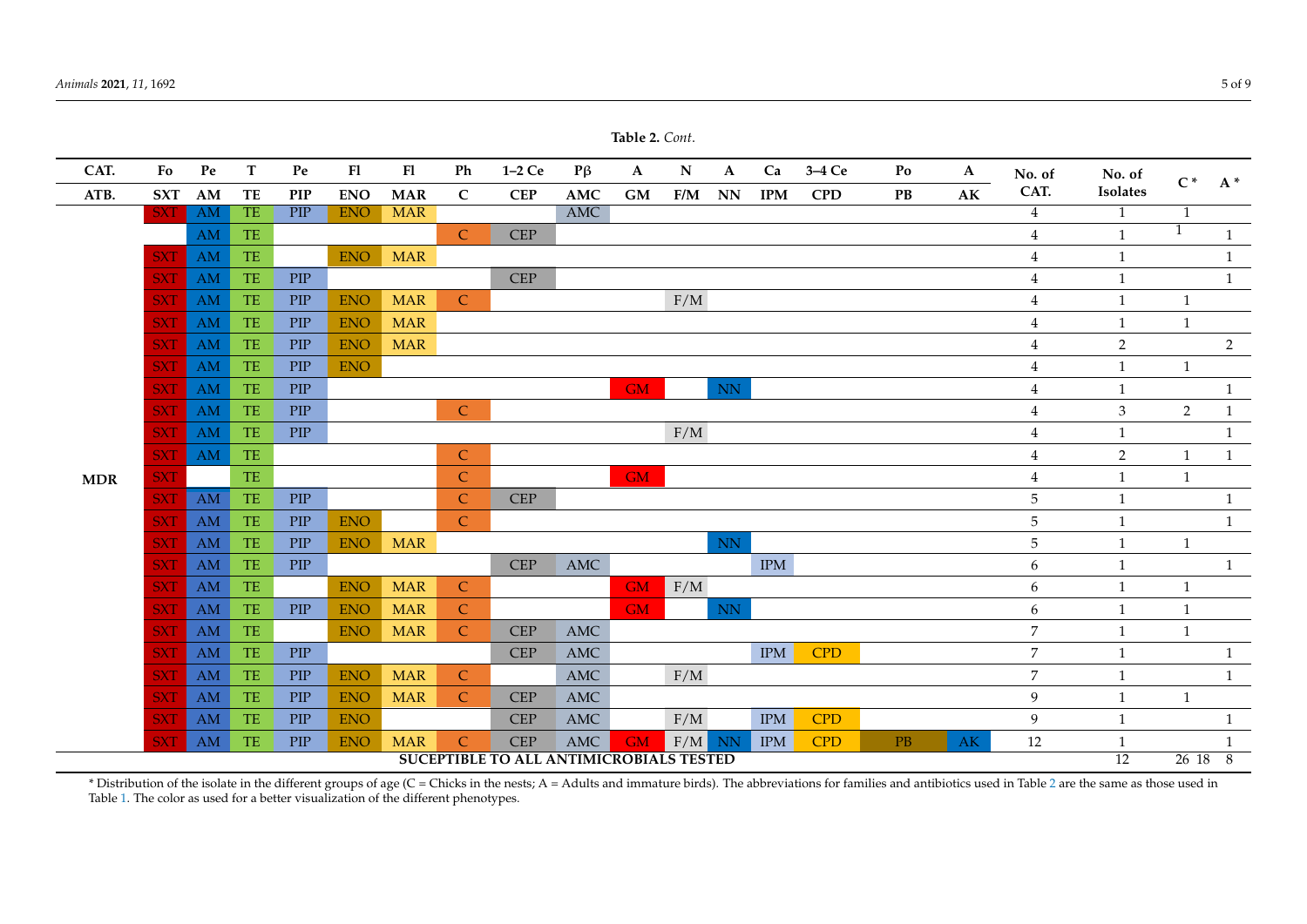We tested 12 of 17 proposed categories, therefore, we can describe isolates showing an MDR phenotype. Imipenem, a carbapenem antibiotic classified as "critically important for human medicine" [\[2\]](#page-7-1) and restricted to hospital use, was tested, and five MDR phenotypes included resistance to this antibiotic. Resistance to imipenem was found in five isolates, showing five different MDR phenotypes.

*E. coli* was obtained in samples of 65 chicks in nests, and among them, 18 were MDR and 47 non-MDR. Among the remaining animals (38 isolates), 23 were MDR and 15 non-MDR (Table [2\)](#page-4-0). Overall, of the 103 *E. coli* isolates, 41 (39.8%) were considered MDR and 62 (60.2%) non-MDR.

We found statistically significant differences between chicks and the rest of the animals  $(\chi^2 = 9.463; p-value = 0.002)$ , indicating a higher probability of MDR *E. coli* detection in adults and immature birds than in chicks in nests.

## **4. Discussion**

In a previous manuscript [\[28\]](#page-8-3), the percentages of resistance to different antibiotics in bacteria isolated from vulture cloacal swabs were analysed. The coincidence of resistance to several antibiotics in the same isolate was not studied, so multidrug resistance phenotypes were not described.

In this work, the antimicrobial resistance phenotypes of *E. coli* isolates obtained from cloacal samples of Canarian Egyptian vultures were characterised. The definition of multidrug resistance proposed by Magiorakos et al. [\[16\]](#page-7-7) was applied. Since not all the antimicrobial categories proposed for Magiorakos et al. [\[16\]](#page-7-7) were included in our study, we cannot confirm the existence of XDR or PDR isolates. Their proposal includes categories such as glycylcyclines, monobactams or antipseudomonal penicillins + β-lactamase inhibitors, which are not commonly used in veterinary therapy for infections due to *Enterobacteriaceae*.

Stedt et al. [\[29\]](#page-8-4) compared the presence of MDR *E. coli* in gulls (*Laridae*) from nine countries, describing a total of 59 MDR phenotypes, a higher result than ours (31 different MDR-phenotypes). In different areas of Spain, they found prevalence ranging from 28.6 to 45.3%, a similar result to the one found in Canarian Egyptian vultures (39.8%). On the other hand, Sharma et al. [\[30\]](#page-8-5) found a very high incidence of MDR *E. coli* in Egyptian vultures fed on carcass dumps in India. These differences could be due to differences in clinical and veterinary use of antimicrobials in both countries. Atterby et al. [\[25\]](#page-8-0) described an 83% prevalence of MDR *E. coli* when tested ESBL producing *E. coli* from Swedish gulls.

Almost all MDR phenotypes found included resistance to TE, which could be related to the frequent use of this antibiotic in veterinary medicine [\[31\]](#page-8-6). Chloramphenicol was banned for agricultural use in Europe more than 25 years ago, but 13 MDR phenotypes of resistance to this drug were found.

Five phenotypes included resistance to imipenem. The emergence of carbapenem resistant *Enterobacterales* is a global health problem. Carbapenems are used in hospital settings as a last-line treatment for severe human infections. In veterinary tertiary care centres, carbapenem is used in selected clinical cases in companion animals [\[32\]](#page-8-7). Carbapemenaseproducing bacteria have been previously described in wild and domestic animals [\[32](#page-8-7)[–38\]](#page-8-8). It appears that carbapenem-resistant bacteria or carbapenem residues are making their way out of hospitals and environmental reservoirs could be created.

We found a statistically lower probability of MDR-*E. coli* isolation in chicks in nests compared to all other animals. As we have previously proposed [\[28\]](#page-8-3), the differences could be due to the fact that chicks in nests have been exposed to resistant bacteria or environmental antimicrobial residues for less time than adult and immature birds.

Many authors suggest that antimicrobial resistance in wildlife bacteria is closely related to resistance in humans and domestic animal strains [\[10](#page-7-4)[,25](#page-8-0)[,39\]](#page-8-9), but multidrugresistant bacteria have also been detected in wildlife in remote areas with little if no human contact [\[5,](#page-7-19)[9\]](#page-7-3).

The likelihood of MDR bacteria being transmitted from wild birds to humans and domestic animals depends on several factors: the rate of colonisation, the intensity of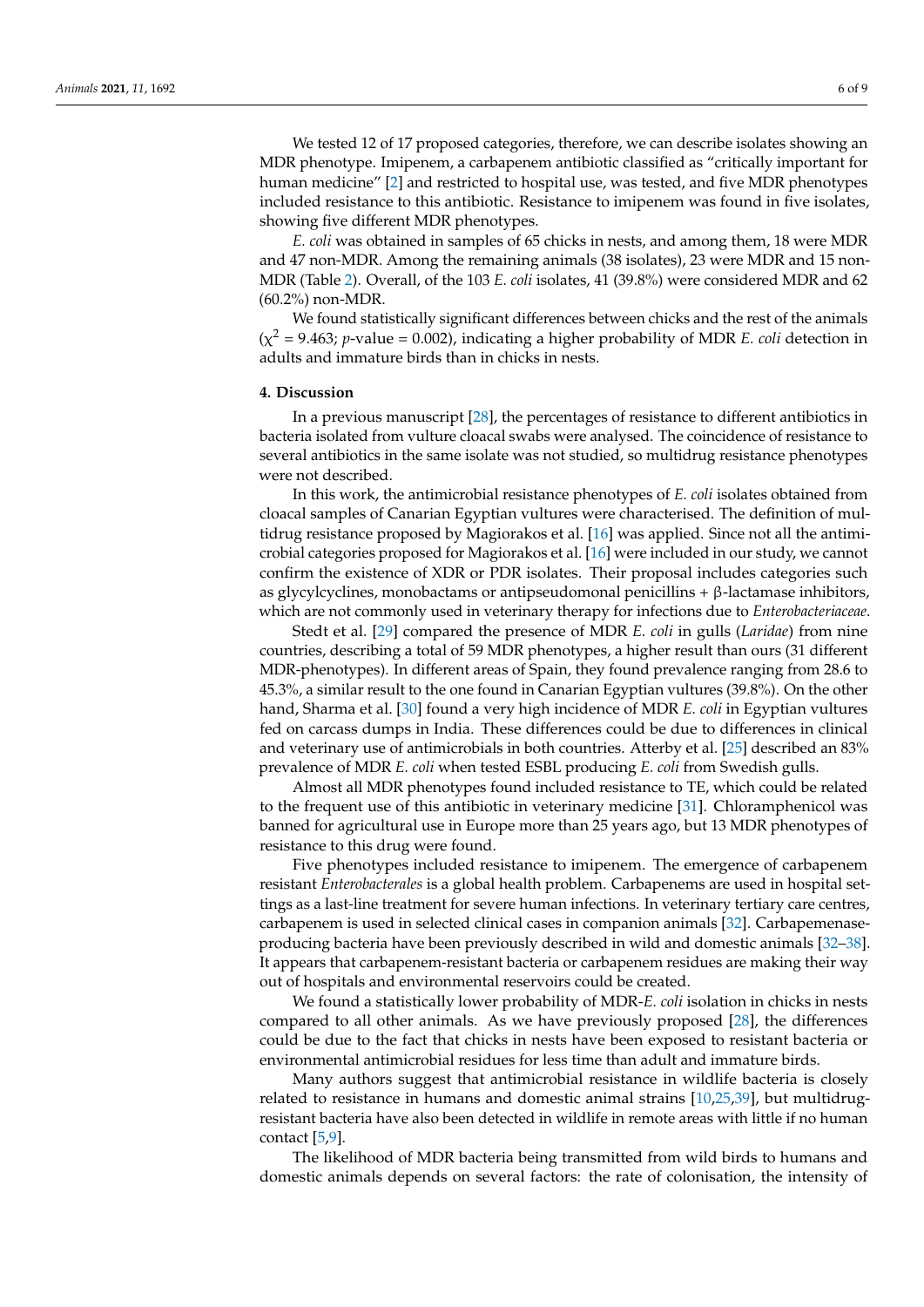faecal shedding, the survival of MDR bacteria in the environment, the infective dose and the ability to infect human and domestic animals [\[40\]](#page-8-10). Faeces from wild birds are shed directly into the environment, potentially exposing human and animal populations to MDR bacteria [\[41\]](#page-8-11). Some outbreaks of human or livestock infections associated with the shedding pathogen bacteria by wild birds have been described [\[42](#page-8-12)[,43\]](#page-8-13).

Not all wild birds pose the same risk for public health, but waterfowl flocks can easily contaminate humans and domestic animal water supplies. In our opinion, scavengers are less likely to do the same.

As suggested by the VKM report in 2018 [\[44\]](#page-8-14), the risk of transmission of MDR bacteria cannot be estimated either quantitatively or qualitatively with the information available at this time.

In our opinion, the main risk arising from MDR-bacteria in scavengers is that it threatened the treatment of wild animals in rescue centres and could be transferred to other animals in the facilities. In addition, it could pose a health risk to veterinarians or other personnel involved in wildlife protection programmes. We consider that scavengers are a reflection of anthropogenic antimicrobial contamination in the environment and also could acquire MDR bacteria from animal or human sources, but the drivers of MDR resistance are likely to be more complex than just anthropogenic causes [\[45\]](#page-8-15). As suggested by Blanco and Bautista [\[46\]](#page-8-16), supplementary feed for scavengers should be sourced from farms that guarantee the absence of antibiotic residues in the feed.

#### **5. Conclusions**

The results of our study provides evidence for the presence of MDR-bacteria in scavengers. Different categories of phenotypes have been found in the chicks in nests and in immature and adult animals. The 39.8% of *E. coli* isolates were considered MDR. A higher prevalence of MDR *E. coli* isolates was found in adults and immature birds compared to chicks' *E. coli* isolates.

Almost all MDR phenotypes found included resistance to tetracycline, an antibiotic widely used in veterinary medicine. Resistance was also found to chloramphenicol (13 MDR phenotypes), imipenem (5 MDR phenotypes) and other clinically important antibiotics.

Wild birds can act as reservoirs and disseminators of MDR *E. coli*, transferring them via faeces to the environment, feed or water.

Our results highlight the need to minimise the exposure of wild birds to antimicrobials from human activities to avoid the spread of antimicrobial resistance. The management of this problem requires a "One Health" approach.

**Author Contributions:** Conceptualisation, A.S.-P. and M.T.T.-J.; methodology, A.S.-P., M.T.T.-J., J.A.C. and M.G.-M.; software, J.A.C.; validation, A.S.-P., M.T.T.-J. and J.A.C.; formal analysis, M.G.-M., M.T.T.-J. and J.A.C.; investigation, A.S.-P., M.T.T.-J. and M.G.-M.; resources, J.A.C.; data curation, M.G.-M. and M.T.T.-J.; writing—original draft preparation, M.T.T.-J. and J.A.C.; writing—review and editing, M.T.T.-J. and J.A.C.; visualisation, M.T.T.-J. and J.A.C.; supervision, M.T.T.-J., A.S.-P. and J.A.C.; project administration, A.S.-P. and M.T.T.-J.; funding acquisition, A.S.-P. All authors have read and agreed to the published version of the manuscript.

**Funding:** This research was funded by General Directorate for the Protection of Nature (Government of the Canary Islands) and funds from the University of Las Palmas de Gran Canaria.

**Institutional Review Board Statement:** All procedures, including the capture and handling methods for wild vultures, were carried out under the Project License approved by The Biodiversity Directorate of the Government of the Canary Islands; the official reference numbers from the competent authority are: 2014/256, 2015/1652 and 2016/1707.

**Data Availability Statement:** Data sharing not applicable.

**Conflicts of Interest:** The authors declare no conflict of interest. The funders had no role in the design of the study; in the collection, analyses, or interpretation of data; in the writing of the manuscript, or in the decision to publish the results.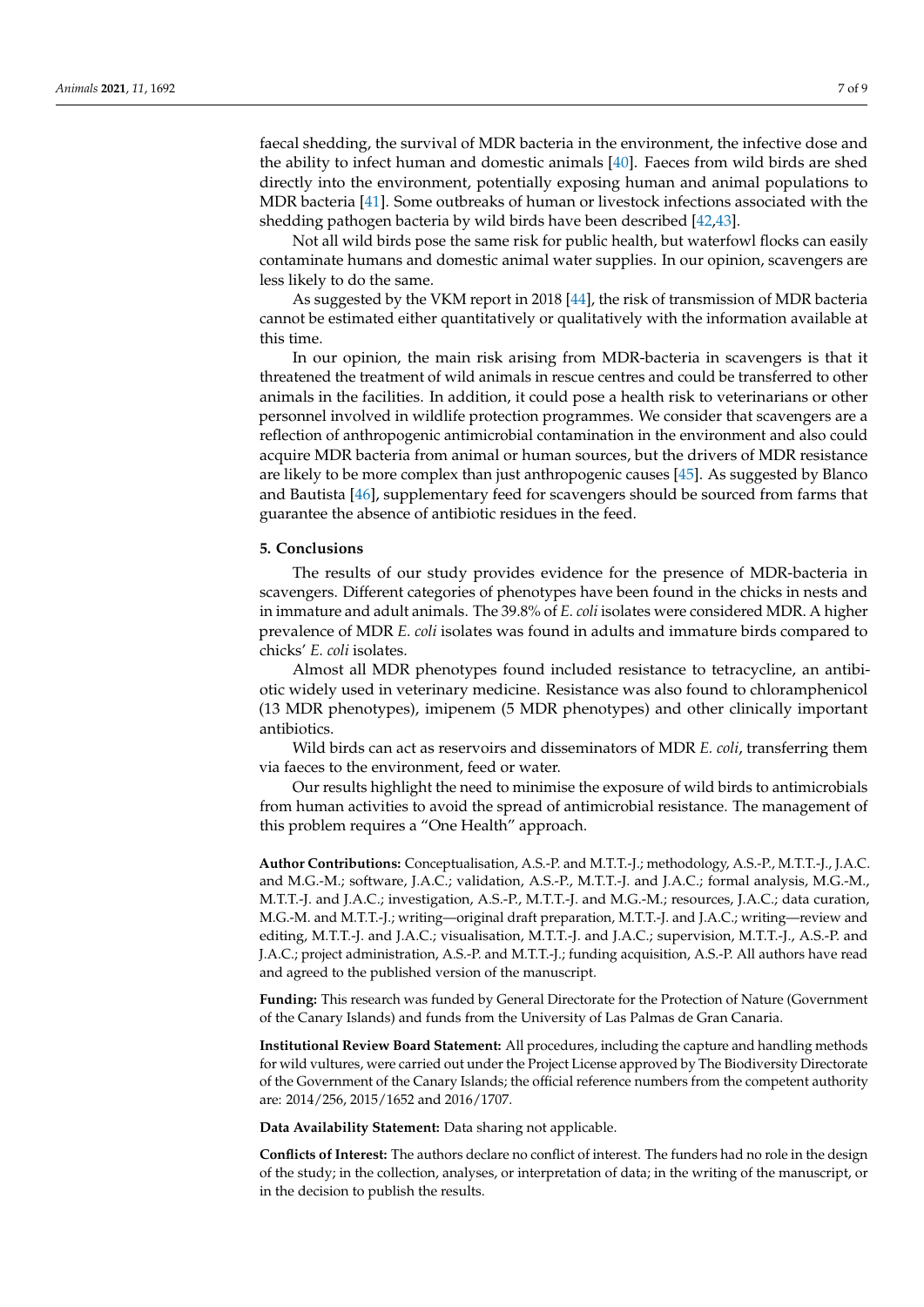## **References**

- <span id="page-7-0"></span>1. Mukerji, S.; O'Dea, M.; Barton, M.; Kirkwood, R.; Lee, T.; Abraham, S. Development and transmission of antimicrobial resistance among Gram-negative bacteria in animals and their public health impact. *Essays Biochem.* **2017**, *61*, 23–35.
- <span id="page-7-1"></span>2. WHO. *Global Antimicrobial Resistance Surveillance System (GLASS) Report: Early implementation 2020*; World Health Organization: Geneva, Switzerland, 2020.
- <span id="page-7-2"></span>3. Agnew, A.; Wang, J.; Fanning, S.; Bearhop, S.; McMahon, B.J. Insights into antimicrobial resistance among long distance migratory East Canadian High Arctic light-bellied Brent geese (Branta bernicla hrota). *Ir. Vet. J.* **2016**, *69*, 1–5. [\[CrossRef\]](http://doi.org/10.1186/s13620-016-0072-7) [\[PubMed\]](http://www.ncbi.nlm.nih.gov/pubmed/27651892)
- <span id="page-7-10"></span>4. Ahlstrom, C.A.; Bonnedahl, J.; Woksepp, H.; Hernandez, J.; Olsen, B.; Ramey, A.M. Acquisition and dissemination of cephalosporin-resistant E. coli in migratory birds sampled at an Alaska landfill as inferred through genomic analysis. *Sci. Rep.* **2018**, *8*, 1–12. [\[CrossRef\]](http://doi.org/10.1038/s41598-018-25474-w) [\[PubMed\]](http://www.ncbi.nlm.nih.gov/pubmed/29743625)
- <span id="page-7-19"></span>5. Cerdà-Cuéllar, M.; Moré, E.; Ayats, T.; Aguilera, M.; Muñoz-González, S.; Antilles, N.; Ryan, P.G.; González-Solís, J. Do humans spread zoonotic enteric bacteria in Antarctica? *Sci. Total Environ.* **2019**, *654*, 190–196. [\[CrossRef\]](http://doi.org/10.1016/j.scitotenv.2018.10.272) [\[PubMed\]](http://www.ncbi.nlm.nih.gov/pubmed/30445320)
- 6. Cristóvão, F.; Alonso, C.A.; Igrejas, G.; Sousa, M.; Silva, V.; Pereira, J.E.; Lozano, C.; Cortés-Cortés, G.; Torres, C.; Poeta, P. Clonal diversity of extended-spectrum beta-lactamase producing Escherichia coli isolates in fecal samples of wild animals. *FEMS Microbiol. Lett.* **2017**, *364*, 1–6. [\[CrossRef\]](http://doi.org/10.1093/femsle/fnx039) [\[PubMed\]](http://www.ncbi.nlm.nih.gov/pubmed/28364731)
- <span id="page-7-16"></span>7. Dolejska, M.; Papagiannitsis, C.C. Plasmid-mediated resistance is going wild. *Plasmid* **2018**, *99*, 99–111. [\[CrossRef\]](http://doi.org/10.1016/j.plasmid.2018.09.010) [\[PubMed\]](http://www.ncbi.nlm.nih.gov/pubmed/30243983)
- 8. Santos, T.; Silva, N.; Igrejas, G.; Rodrigues, P.; Micael, J.; Rodrigues, T.; Resendes, R.; Gonçalves, A.; Marinho, C.; Gonçalves, D.; et al. Dissemination of antibiotic resistant Enterococcus spp. and Escherichia coli from wild birds of Azores Archipelago. *Anaerobe* **2013**, *24*, 25–31. [\[CrossRef\]](http://doi.org/10.1016/j.anaerobe.2013.09.004) [\[PubMed\]](http://www.ncbi.nlm.nih.gov/pubmed/24047647)
- <span id="page-7-3"></span>9. Sjölund, M.; Bonnedahl, J.; Hernandez, J.; Bengtsson, S.; Cederbrant, G.; Pinhassi, J.; Kahlmeter, G.; Olsen, B. Dissemination of multidrug-resistant bacteria into the arctic. *Emerg. Infect. Dis.* **2008**, *14*, 70–72. [\[CrossRef\]](http://doi.org/10.3201/eid1401.070704)
- <span id="page-7-4"></span>10. Chandler, J.C.; Anders, J.E.; Blouin, N.A.; Carlson, J.C.; LeJeune, J.T.; Goodridge, L.D.; Wang, B.; Day, L.A.; Mangan, A.M.; Reid, D.A.; et al. The Role of European Starlings (Sturnus vulgaris) in the Dissemination of Multidrug-Resistant Escherichia coli among Concentrated Animal Feeding Operations. *Sci. Rep.* **2020**, *10*, 1–11.
- <span id="page-7-17"></span>11. Cole, D.; Drum, D.J.V.; Stallknecht, D.E.; White, D.G.; Lee, M.D.; Ayers, S.; Sobsey, M.; Maurer, J.J. Free-living Canada Geese and antimicrobial resistance. *Emerg. Infect. Dis.* **2005**, *11*, 935–938. [\[CrossRef\]](http://doi.org/10.3201/eid1106.040717) [\[PubMed\]](http://www.ncbi.nlm.nih.gov/pubmed/15963291)
- 12. Radhouani, H.; Silva, N.; Poeta, P.; Torres, C.; Correia, S.; Igrejas, G. Potential impact of antimicrobial resistance in wildlife, environment, and human health. *Front. Microbiol.* **2014**, *5*, 1–12. [\[CrossRef\]](http://doi.org/10.3389/fmicb.2014.00023)
- 13. Robinson, T.P.; Bu, D.P.; Carrique-Mas, J.; Fèvre, E.M.; Gilbert, M.; Grace, D.; Hay, S.I.; Jiwakanon, J.; Kakkar, M.; Kariuki, S.; et al. Antibiotic resistance is the quintessential One Health issue. *Trans. R. Soc. Trop. Med. Hyg.* **2016**, *110*, 377–380. [\[CrossRef\]](http://doi.org/10.1093/trstmh/trw048) [\[PubMed\]](http://www.ncbi.nlm.nih.gov/pubmed/27475987)
- <span id="page-7-5"></span>14. Wang, J.; Ma, Z.B.; Zeng, Z.L.; Yang, X.W.; Huang, Y.; Liu, J.H. The role of wildlife (wild birds) in the global transmission of antimicrobial resistance genes. *Zool. Res.* **2017**, *38*, 55–80. [\[CrossRef\]](http://doi.org/10.24272/j.issn.2095-8137.2017.024) [\[PubMed\]](http://www.ncbi.nlm.nih.gov/pubmed/28825455)
- <span id="page-7-6"></span>15. Dolejska, M.; Literak, I. Wildlife is overlooked in the epidemiology of medically important antibiotic-resistant bacteria. *Antimicrob. Agents Chemother.* **2019**, *63*, 1–5. [\[CrossRef\]](http://doi.org/10.1128/AAC.01167-19) [\[PubMed\]](http://www.ncbi.nlm.nih.gov/pubmed/31209001)
- <span id="page-7-7"></span>16. Magiorakos, A.P.; Srinivasan, A.; Carey, R.B.; Carmeli, Y.; Falagas, M.E.; Giske, C.G.; Harbarth, S.; Hindler, J.F.; Kahlmeter, G.; Olsson-Liljequist, B.; et al. Multidrug-resistant, extensively drug-resistant and pandrug-resistant bacteria: An international expert proposal for interim standard definitions for acquired resistance. *Clin. Microbiol. Infect.* **2012**, *18*, 268–281. [\[CrossRef\]](http://doi.org/10.1111/j.1469-0691.2011.03570.x)
- <span id="page-7-8"></span>17. Darwich, L.; Vidal, A.; Seminati, C.; Albamonte, A.; Casado, A.; López, F.; Molina-López, R.A.; Migura-Garcia, L. High prevalence and diversity of extended-spectrum β-lactamase and emergence of OXA-48 producing Enterobacterales in wildlife in Catalonia. *PLoS ONE* **2019**, *14*, e0210686. [\[CrossRef\]](http://doi.org/10.1371/journal.pone.0210686)
- <span id="page-7-9"></span>18. Guenther, S.; Ewers, C.; Wieler, L.H. Extended-spectrum beta-lactamases producing E. coli in wildlife, yet another form of environmental pollution? *Front. Microbiol.* **2011**, *2*, 1–13. [\[CrossRef\]](http://doi.org/10.3389/fmicb.2011.00246) [\[PubMed\]](http://www.ncbi.nlm.nih.gov/pubmed/22203818)
- <span id="page-7-11"></span>19. Szmolka, A.; Nagy, B. Multidrug resistant commensal Escherichia coli in animals and its impact for public health. *Front. Microbiol.* **2013**, *4*, 1–13. [\[CrossRef\]](http://doi.org/10.3389/fmicb.2013.00258) [\[PubMed\]](http://www.ncbi.nlm.nih.gov/pubmed/24027562)
- <span id="page-7-12"></span>20. Vidal, A.; Baldomà, L.; Molina-López, R.A.; Martin, M.; Darwich, L. Microbiological diagnosis and antimicrobial sensitivity profiles in diseased free-living raptors. *Avian Pathol.* **2017**, *46*, 442–450. [\[CrossRef\]](http://doi.org/10.1080/03079457.2017.1304529)
- <span id="page-7-13"></span>21. Blanco, G.; López-Hernández, I.; Morinha, F.; López-Cerero, L. Intensive farming as a source of bacterial resistance to antimicrobial agents in sedentary and migratory vultures: Implications for local and transboundary spread. *Sci. Total Environ.* **2020**, *739*, 140356. [\[CrossRef\]](http://doi.org/10.1016/j.scitotenv.2020.140356) [\[PubMed\]](http://www.ncbi.nlm.nih.gov/pubmed/32758969)
- <span id="page-7-14"></span>22. Alcalá, L.; Alonso, C.A.; Simón, C.; González-Esteban, C.; Orós, J.; Rezusta, A.; Ortega, C.; Torres, C. Wild Birds, Frequent Carriers of Extended-Spectrum β-Lactamase (ESBL) Producing Escherichia coli of CTX-M and SHV-12 Types. *Microb. Ecol.* **2016**, *72*, 861–869. [\[CrossRef\]](http://doi.org/10.1007/s00248-015-0718-0) [\[PubMed\]](http://www.ncbi.nlm.nih.gov/pubmed/26687342)
- <span id="page-7-15"></span>23. Oteo, J.; Menciá, A.; Bautista, V.; Pastor, N.; Lara, N.; González-González, F.; Garciá-Penã, F.J.; Campos, J. Colonization with enterobacteriaceae-producing ESBLs, AmpCs, and OXA-48 in wild avian species, Spain 2015-2016. *Microb. Drug Resist.* **2018**, *24*, 932–938. [\[CrossRef\]](http://doi.org/10.1089/mdr.2018.0004) [\[PubMed\]](http://www.ncbi.nlm.nih.gov/pubmed/29782210)
- <span id="page-7-18"></span>24. Ministerio de Medio Ambiente y Medio Rural y Marino Real Decreto 139/2011, de 4 de febrero, para el desarrollo del Listado de Especies Silvestres en Régimen de Protección Especial y del Catálogo Español de Especies Amenazadas. Available online: <http://www.boe.es/boe/dias/2011/02/23/pdfs/BOE-A-2011-3582.pdf> (accessed on 5 June 2021).